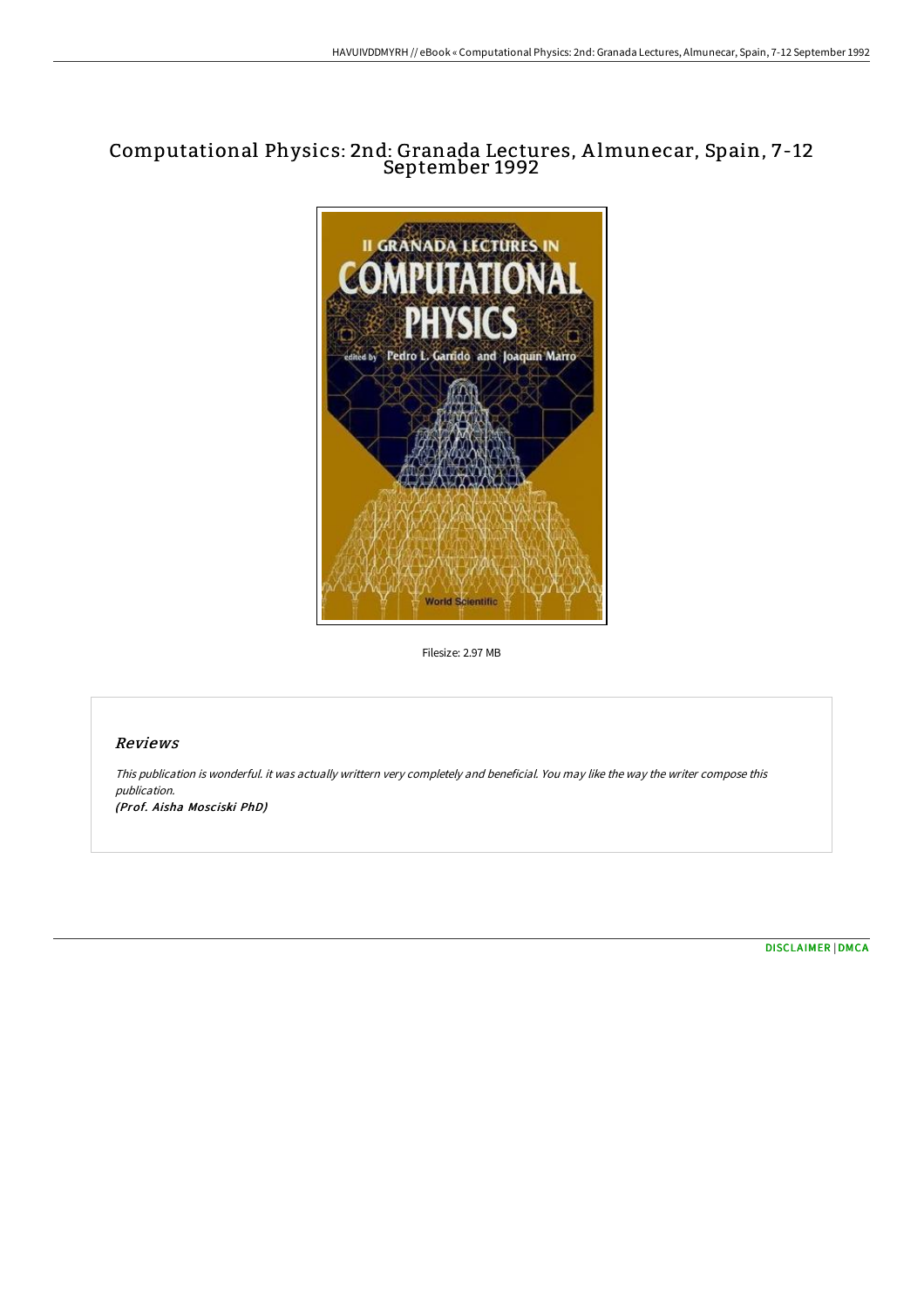COMPUTATIONAL PHYSICS: 2ND: GRANADA LECTURES, ALMUNECAR, SPAIN, 7 -12 SEPTEMBER 1992



World Scientific Publishing Co Pte Ltd. Hardcover. Condition: New. 9810211635 \*\*NEW\*\* Still factory sealed. Book is in excellent condition. No remainder marks. Shipped with delivery confirmation inside US. \*d/FF2-81.

 $\mathbf{r}$ Read [Computational](http://digilib.live/computational-physics-2nd-granada-lectures-almun.html) Physics: 2nd: Granada Lectures, Almunecar, Spain, 7-12 September 1992 Online  $\blacksquare$ Download PDF [Computational](http://digilib.live/computational-physics-2nd-granada-lectures-almun.html) Physics: 2nd: Granada Lectures, Almunecar, Spain, 7-12 September 1992